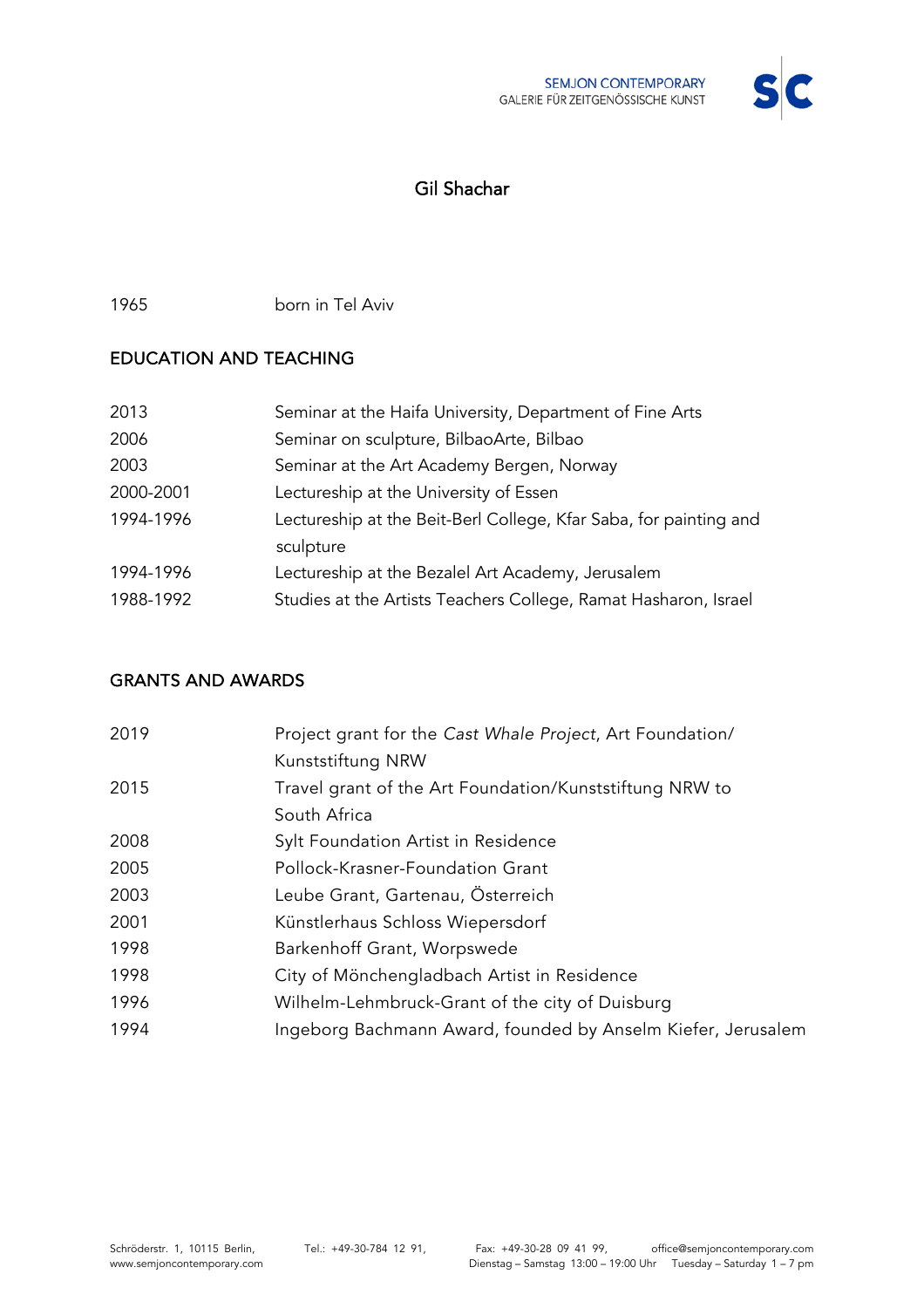

### SELECTED SOLO EXHIBITIONS

| 2021 | The Cast Whale Project at St. Elisabeth, curated by Semjon H. N. |
|------|------------------------------------------------------------------|
|      | Semjon, Schinkelkirche St. Elisabeth, Berlin-Mitte               |
| 2020 | Lunapark Transylvania, Semjon Contemporary, Berlin               |
|      | Gil Shachar in der Abguss-Sammlung Antiker Plastik, Berlin       |
|      | The Cast Whale Project, Museum Bochum                            |
| 2019 | Schattenreich, Paul-Clemen-Museum, Bonn                          |
|      | Cast Whale Project, Salt River, Cape town, South Africa          |
| 2018 | Dead Flat, Semjon Contemporary                                   |
| 2017 | To Cast a Shadow, Alon Segev Gallery, Tel Aviv                   |
| 2016 | Gil Shachar - Sculpture, Semjon Contemporary                     |
|      | Gil Shachar, August Macke, Alexander Ochs Private, Berlin        |
| 2015 | Gil Shachar and Imaginary Friends, SPAM Contemporary,            |
|      | Düsseldorf                                                       |
|      | cyclops charlottae, Hong Kong Derrick Barge, Duisburg            |
|      | Scheinmond, Labor Köln (with Talia Keinan)                       |
| 2014 | Circle One, Berlin                                               |
| 2012 | Gil Shachar and The Shadows, Löhrl Gallery, Mönchengladbach      |
| 2011 | Das geheime Leben der Skulpturen, Museum Ratingen                |
|      | Natur und Abbild, Altana Culture Foundation, Bad Homburg         |
|      | Gil Shachar, Museum Siegburg                                     |
|      | Julie M. Gallery, Tel Aviv                                       |
| 2009 | Tel Aviv Museum of Art                                           |
| 2008 | Kopf oder Zahl, Löhrl Gallery, Mönchengladbach                   |
|      | Museum Schwäbisch Gmünd                                          |
| 2005 | Museum Goch                                                      |
|      | Löhrl Gallery, Mönchengladbach                                   |
|      | Julie M. Gallery, Tel Aviv                                       |
| 2004 | Eboran Gallery, Salzburg                                         |
| 2003 | Löhrl Gallery, Mönchengladbach                                   |
| 2002 | Handmade, Herzliya Museum of Art, Israel                         |
| 2001 | John Doe, Düsseldorf                                             |
| 1999 | Forum for Contemporary Art, Worpswede                            |
|      | Artfocus, Jerusalem                                              |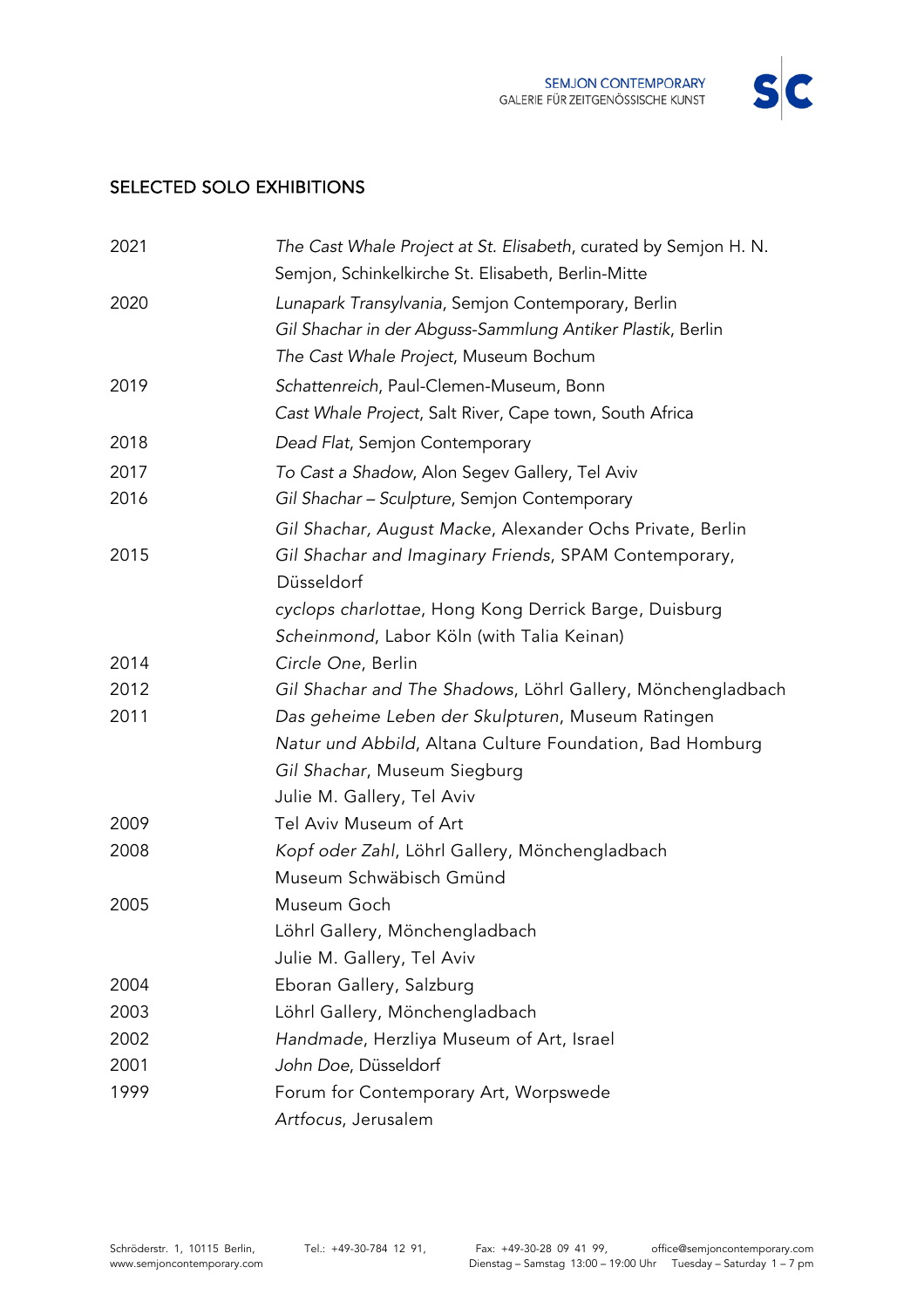

| 1998 | Wilhelm Lehmbruck Museum, Duisburg (with A. Lauer and A.          |
|------|-------------------------------------------------------------------|
|      | Wesseling)                                                        |
|      | Löhrl Gallery, Mönchengladbach                                    |
| 1996 | Oranim Art Institute, Israel                                      |
|      | The Artist's Studio Gallery, Tel Aviv                             |
| 1995 | Gallery of the Department of Fine Arts of the University of Haifa |
| 1993 | Julie M. Galerie, Tel Aviv                                        |
| 1992 | Artists House, Jerusalem                                          |
|      |                                                                   |

#### SELECTED GOUP EXHIBITIONS

| 2021 | X - 10 years Semjon Contemporary, Berlin                                  |
|------|---------------------------------------------------------------------------|
| 2020 | Poetic Faith, S.M.A.K. (Stedelijk Museum voor Actuele Kunst),<br>Gent/NL  |
| 2019 | 48 hrs, Semjon Contemporary                                               |
|      | Sommerfrische/Summer Retreat, Semjon Contemporary                         |
| 2018 | BILD MACHT RELIGION, Kunnstmuseum Bochum                                  |
|      | Blue Container on the Silk Road, Duisburg                                 |
|      | Accrochage, Semjon Contemporary                                           |
| 2017 | Sommerfrische/Summer Retreat, Semjon Contemporary, Berlin                 |
|      | Penetrating Paper, Drilled, Cut, Folded, Semjon Contemporary              |
| 2016 | Ecce Homo? Ecce Homo! St. Canisius, Berlin                                |
| 2015 | Konturen des Alltags, Mülheim an der Ruhr Art Museum                      |
|      | Du sollst Dir (k)ein Bild machen, Berliner Dom                            |
| 2014 | Additionen der Gegenwart, Kunstmuseum Bochum                              |
|      | Zeichen gegen den Krieg, Foundation Wilhelm Lehmbruck Museum,<br>Duisburg |
| 2013 | Der nackte Mann, Ludwig Museum Budapest                                   |
|      | ArTricks, The Israel Museum, Jerusalem                                    |
| 2012 | Good Night, The Israel Museum, Jerusalem                                  |
|      | Zündstoff, Museum Villa Rot, Rot                                          |
|      | Der nackte Mann, LENTOS Museum of Arts Linz                               |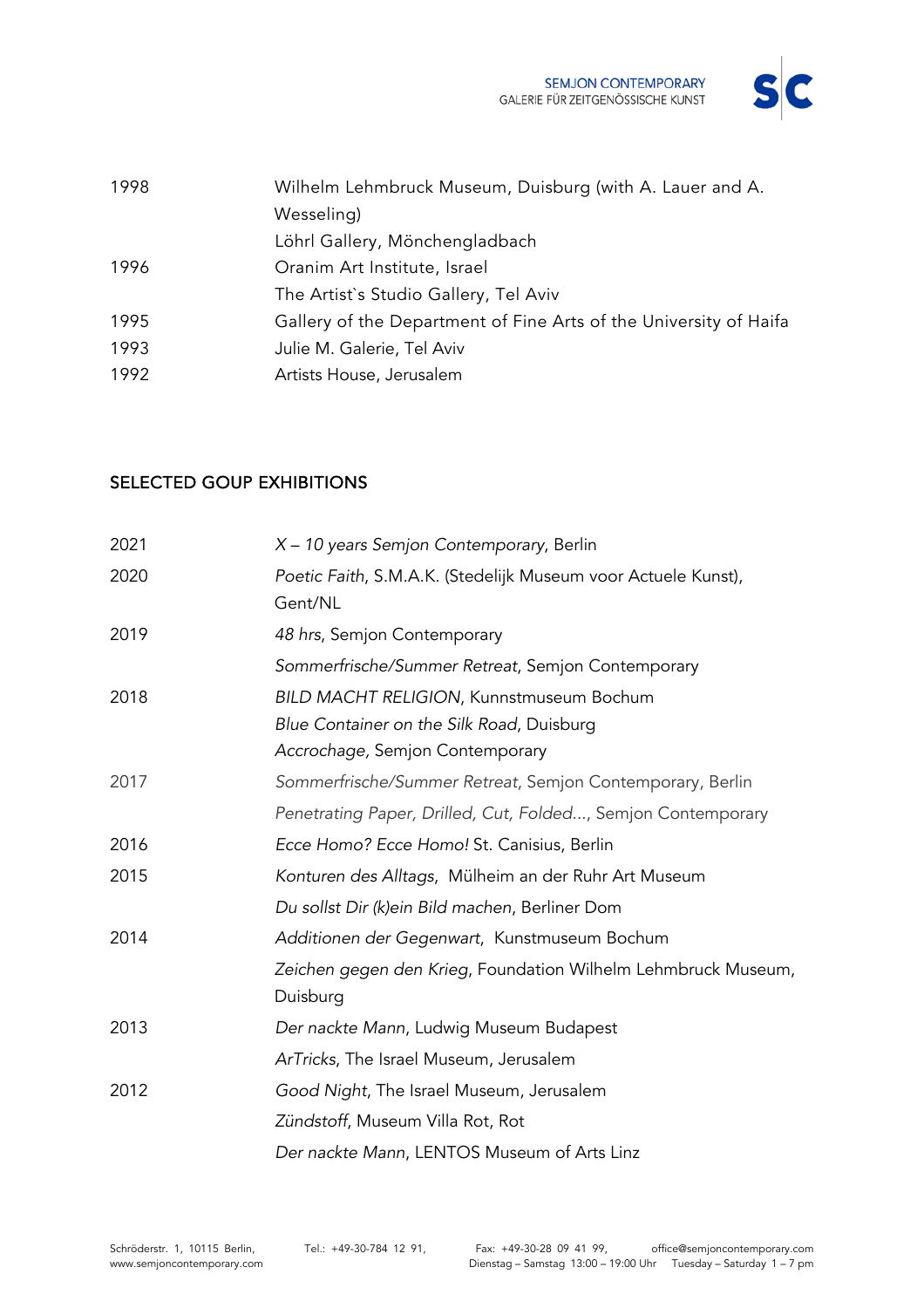

| 2010 | An die Natur, Gallery for Contemporary Art, Leipzig, Langen<br>Foundation, Neuss                                             |
|------|------------------------------------------------------------------------------------------------------------------------------|
|      | Krieg/Individuum, AZKM, Münster                                                                                              |
|      | Körper Codes, Museum der Moderne, Salzburg                                                                                   |
| 2008 | Territorial Bodies, Museum Beelden Aan Zee, Den Haag /<br>Scheveningen                                                       |
|      | Access to Israel, Jewish Museum Frankfurt                                                                                    |
| 2006 | SURreal - Aspekte des Figuralen aus der Sammlung, Museum der<br>Moderne, Salzburg                                            |
|      | Jamboree, Museum Goch                                                                                                        |
|      | Fatamorgana: Illusion and Deception in Contemporary Art, Haifa<br>Museum of Art                                              |
|      | Was ist Plastik? 100 Jahre - 100 Köpfe - Das Jahrhundert moderner<br>Skulptur, Foundation Wilhelm Lehmbruck Museum, Duisburg |
| 2005 | Die neuen Hebräer, Martin-Gropius-Bau, Berlin                                                                                |
|      | Die obere Hälfte. Die Büste von Rodin bis Wang Du, Kunsthalle                                                                |
|      | Emden                                                                                                                        |
|      | Museum Heilbronn, Museum Liner Appenzell                                                                                     |
| 2003 | Ninos, CASA - Centro de Arte de Salamanca                                                                                    |
| 2002 | Wächserne Identitäten, Kolbe Museum, Berlin                                                                                  |
|      | The Land of Shadow, Tel Aviv Museum of Art                                                                                   |
| 2001 | Kinderblicke - Kindheit und Moderne von Klee bis Boltanski, City<br>Gallery Bietigheim - Bissingen                           |
|      | 8. Triennale der Kleinplastik, Fellbach                                                                                      |
| 2000 | Bodies, Faces, Icons, Asian Fine Arts, Berlin                                                                                |
|      | Transferatu, Bukarest                                                                                                        |
| 1999 | HEAVEN, Kunsthalle Düsseldorf and Tate Gallery Liverpool                                                                     |
| 1998 | Bamot, Israel 1948-1998, Jewish Museum, Vienna                                                                               |
| 1996 | Desert Cliché, Israel Now-Local Images, Arad Museum, Arad, Bass                                                              |
|      | Museum, Miami                                                                                                                |
| 1995 | Fragments, Janco-Dada Museum, Ein-Hod                                                                                        |
| 1994 | Seperate Worlds, Tel Aviv Museum of Art                                                                                      |